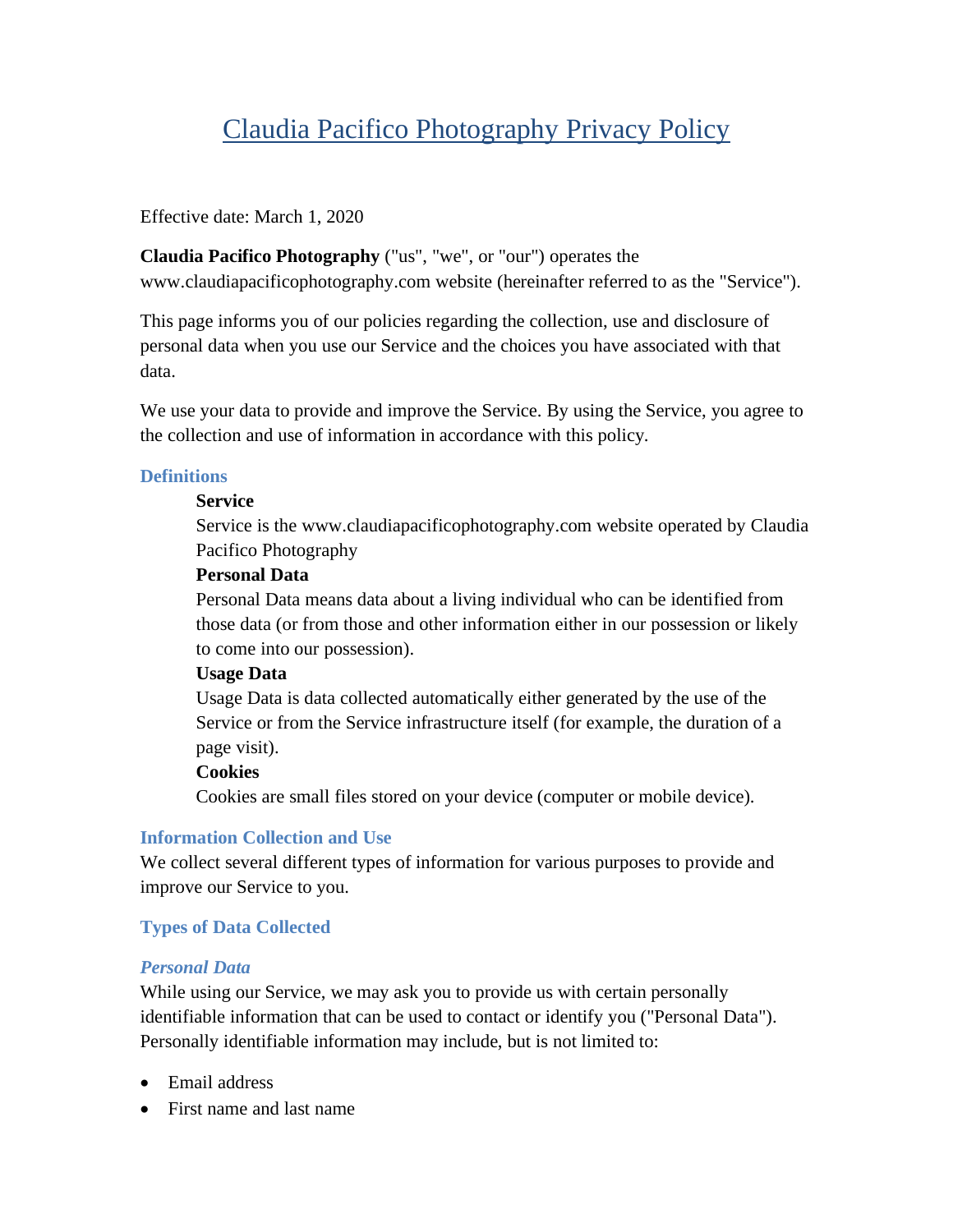- Phone number
- Address, State, Province, ZIP/Postal code, City
- Cookies and Usage Data

We may use your Personal Data to contact you with newsletters, marketing or promotional materials and other information that may be of interest to you. You may opt out of receiving any, or all, of these communications from us by following the unsubscribe link or the instructions provided in any email we send.

# *Usage Data*

We may also collect information on how the Service is accessed and used ("Usage Data"). This Usage Data may include information such as your computer's Internet Protocol address (e.g. IP address), browser type, browser version, the pages of our Service that you visit, the time and date of your visit, the time spent on those pages, unique device identifiers and other diagnostic data.

# *Tracking Cookies Data*

We use cookies and similar tracking technologies to track the activity on our Service and we hold certain information.

Cookies are files with a small amount of data which may include an anonymous unique identifier. Cookies are sent to your browser from a website and stored on your device. Other tracking technologies are also used such as beacons, tags and scripts to collect and track information and to improve and analyse our Service.

You can instruct your browser to refuse all cookies or to indicate when a cookie is being sent. However, if you do not accept cookies, you may not be able to use some portions of our Service.

Examples of Cookies we use:

- **Session Cookies.** We use Session Cookies to operate our Service.
- **Preference Cookies.** We use Preference Cookies to remember your preferences and various settings.
- **Security Cookies.** We use Security Cookies for security purposes.

# **Use of Data**

**Claudia Pacifico Photography** uses the collected data for various purposes:

- To provide and maintain our Service
- To notify you about changes to our Service
- To allow you to participate in interactive features of our Service when you choose to do so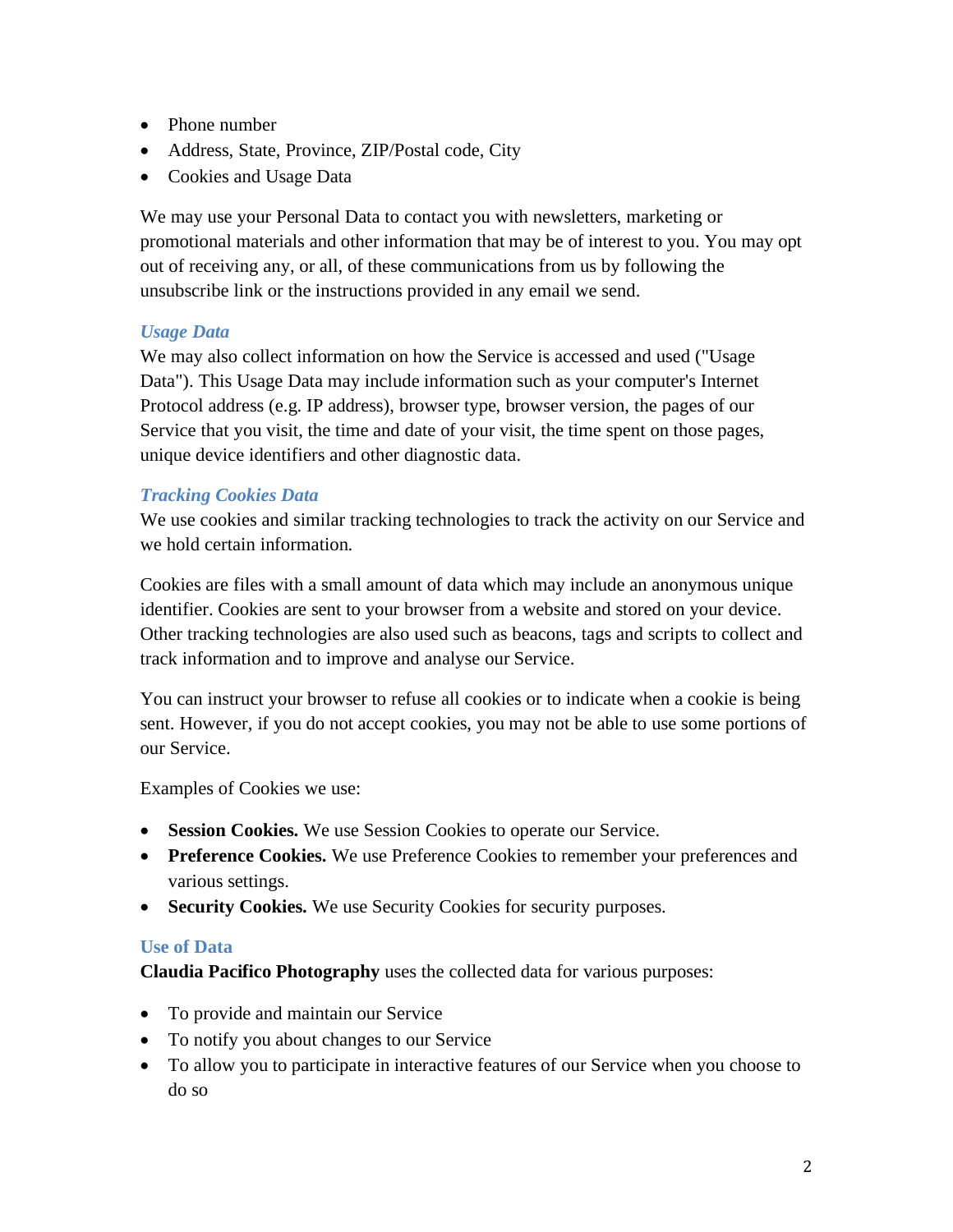- To provide customer support
- To gather analysis or valuable information so that we can improve our Service
- To monitor the usage of our Service
- To detect, prevent and address technical issues
- To provide you with news, special offers and general information about other goods, services and events which we offer that are similar to those that you have already purchased or inquired about unless you have opted not to receive such information

# **Transfer of Data**

Your information, including Personal Data, may be transferred to - and maintained on computers located outside of your state, province, country or other governmental jurisdiction where the data protection laws may differ from those of your jurisdiction.

If you are located outside United States and choose to provide information to us, please note that we transfer the data, including Personal Data, to the United States and process it there.

Your consent to this Privacy Policy followed by your submission of such information represents your agreement to that transfer.

**Claudia Pacifico Photography** will take all the steps reasonably necessary to ensure that your data is treated securely and in accordance with this Privacy Policy and no transfer of your Personal Data will take place to an organization or a country unless there are adequate controls in place including the security of your data and other personal information.

# **Disclosure of Data**

# **Disclosure for Law Enforcement**

Under certain circumstances, **Claudia Pacifico Photography** may be required to disclose your Personal Data if required to do so by law or in response to valid requests by public authorities (e.g. a court or a government agency).

# **Legal Requirements**

**Claudia Pacifico Photography** may disclose your Personal Data in the good faith belief that such action is necessary to:

- To comply with a legal obligation
- To protect and defend the rights or property of **Claudia Pacifico Photography**
- To prevent or investigate possible wrongdoing in connection with the Service
- To protect the personal safety of users of the Service or the public
- To protect against legal liability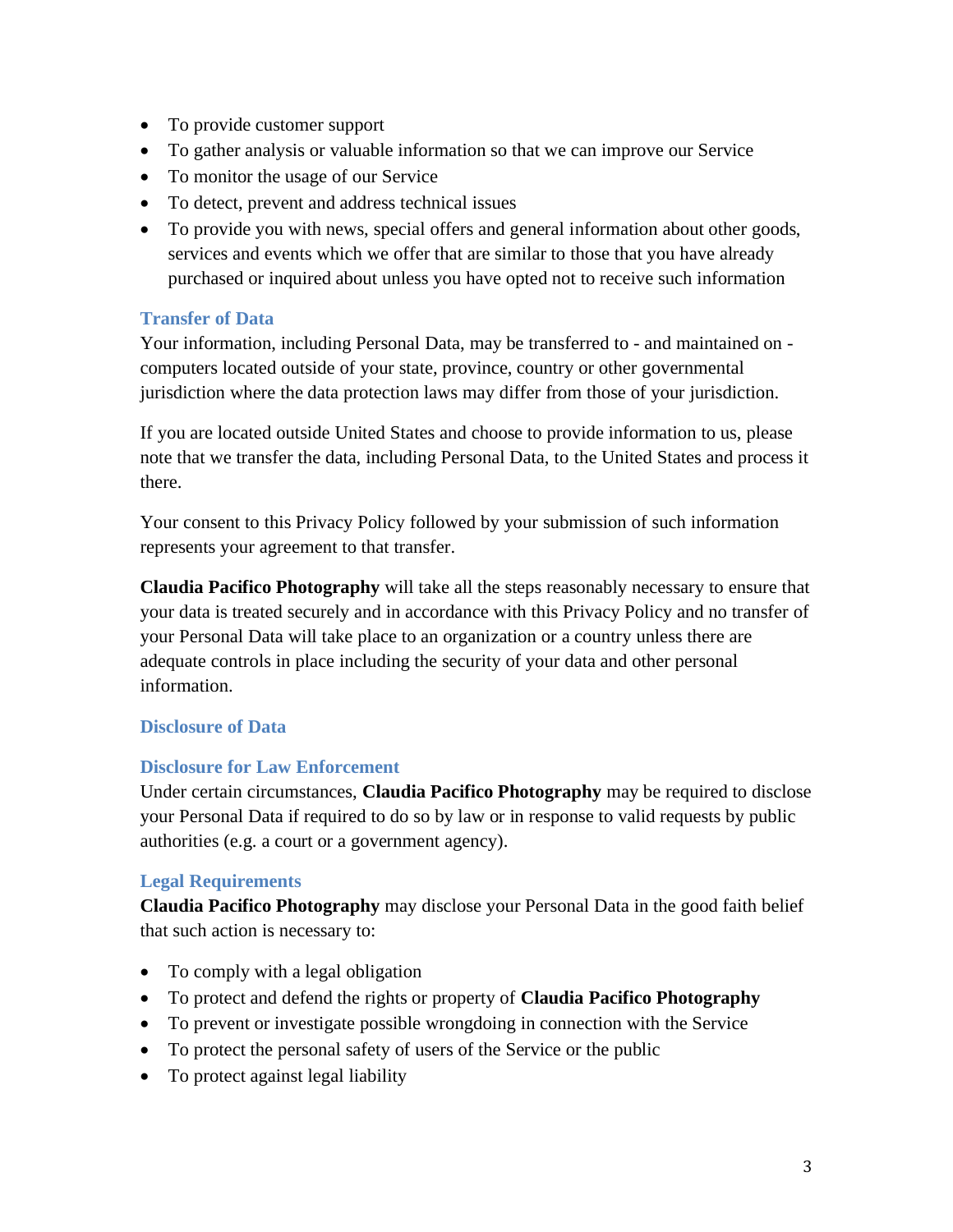## **Security of Data**

The security of your data is important to us but remember that no method of transmission over the Internet or method of electronic storage is 100% secure. While we strive to use commercially acceptable means to protect your Personal Data, we cannot guarantee its absolute security.

# **Our Policy on "Do Not Track" Signals under the California Online Protection Act (CalOPPA)**

We do not support Do Not Track ("DNT"). Do Not Track is a preference you can set in your web browser to inform websites that you do not want to be tracked.

You can enable or disable Do Not Track by visiting the Preferences or Settings page of your web browser.

## **Service Providers**

We may employ third party companies and individuals to facilitate our Service ("Service Providers"), provide the Service on our behalf, perform Service-related services or assist us in analysing how our Service is used.

These third parties have access to your Personal Data only to perform these tasks on our behalf and are obligated not to disclose or use it for any other purpose.

## **Links to Other Sites**

Our Service may contain links to other sites that are not operated by us. If you click a third-party link, you will be directed to that third party's site. We strongly advise you to review the Privacy Policy of every site you visit.

We have no control over and assume no responsibility for the content, privacy policies or practices of any third-party sites or services.

# **Children's Privacy**

Our Service does not address anyone under the age of 18 ("Children").

We do not knowingly collect personally identifiable information from anyone under the age of 18. If you are a parent or guardian and you are aware that your Child has provided us with Personal Data, please contact us. If we become aware that we have collected Personal Data from children without verification of parental consent, we take steps to remove that information from our servers.

# **Changes to This Privacy Policy**

We may update our Privacy Policy from time to time. We will notify you of any changes by posting the new Privacy Policy on this page.